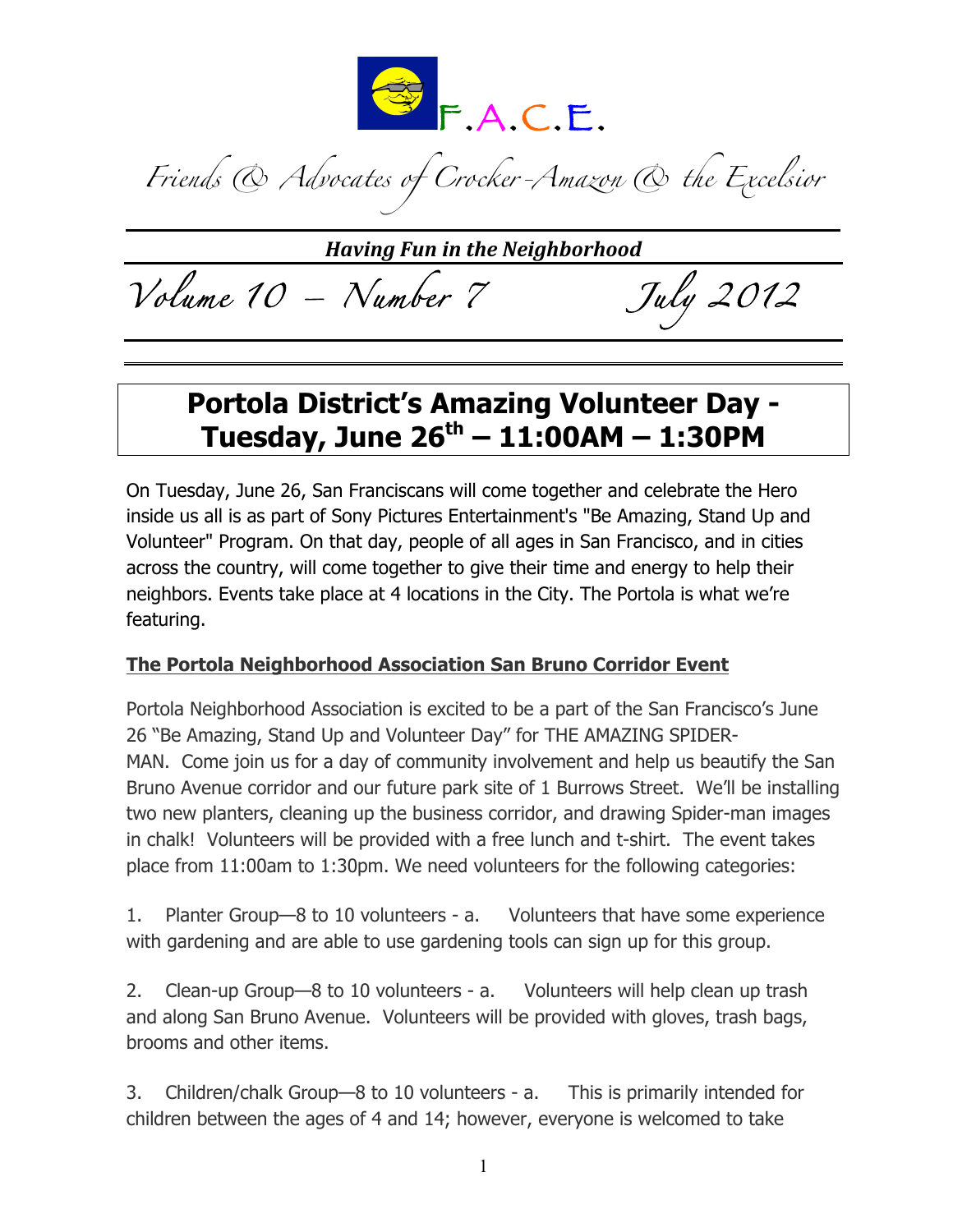

*Friends & Advocates of Crocker-Amazon & the Excelsior*

part. Volunteers will be creating images of Spider-man on chalk throughout the future park site of 1 Burrows Street.

For further information and to volunteer for the Portola event, please contact Robert Ramirez, Program Manager, Portola Neighborhood Association at (415) 574- 9170, robert.pnsc@gmail.com.

Other Volunteer events will be held across San Francisco at Crissy Field, Booker T. Washington Community Center, Golden Gate Park, Please Touch Community Garden. If you would like to register to volunteer for these events, please visit empowersf.org for more information.

# **EDIA Meeting - Tuesday, June 26th – 7:00PM**

Please plan to attend the June EDIA meeting **Tuesday, June 26, 2012, 7:00 – 9:00 PM** at 45 Santa Rosa Avenue**.**

Members, non-members and friends are welcome to EDIA's monthly meeting to cover local and city-wide issues. Among the topics discussed will be the Installation of Executive Board officers, a Report on the Jewish Home Renovation, and discussion about the October  $21<sup>st</sup>$  Excelsior Festival.

The 45 Santa Rosa meeting space is in the basement. Go down to the end of the driveway and through the back yard to enter the back door of the basement. Refreshments served.

EDIA meets monthly on the  $4<sup>th</sup>$  Tuesday of every month (except Nov & Dec). EDIA minutes and other EDIA documents, can be found on EDIA's website,http://www.excelsiorsf.org

## **Excelsior Branch Library Author and Lecture Series Wednesday, June 27th - 7pm**

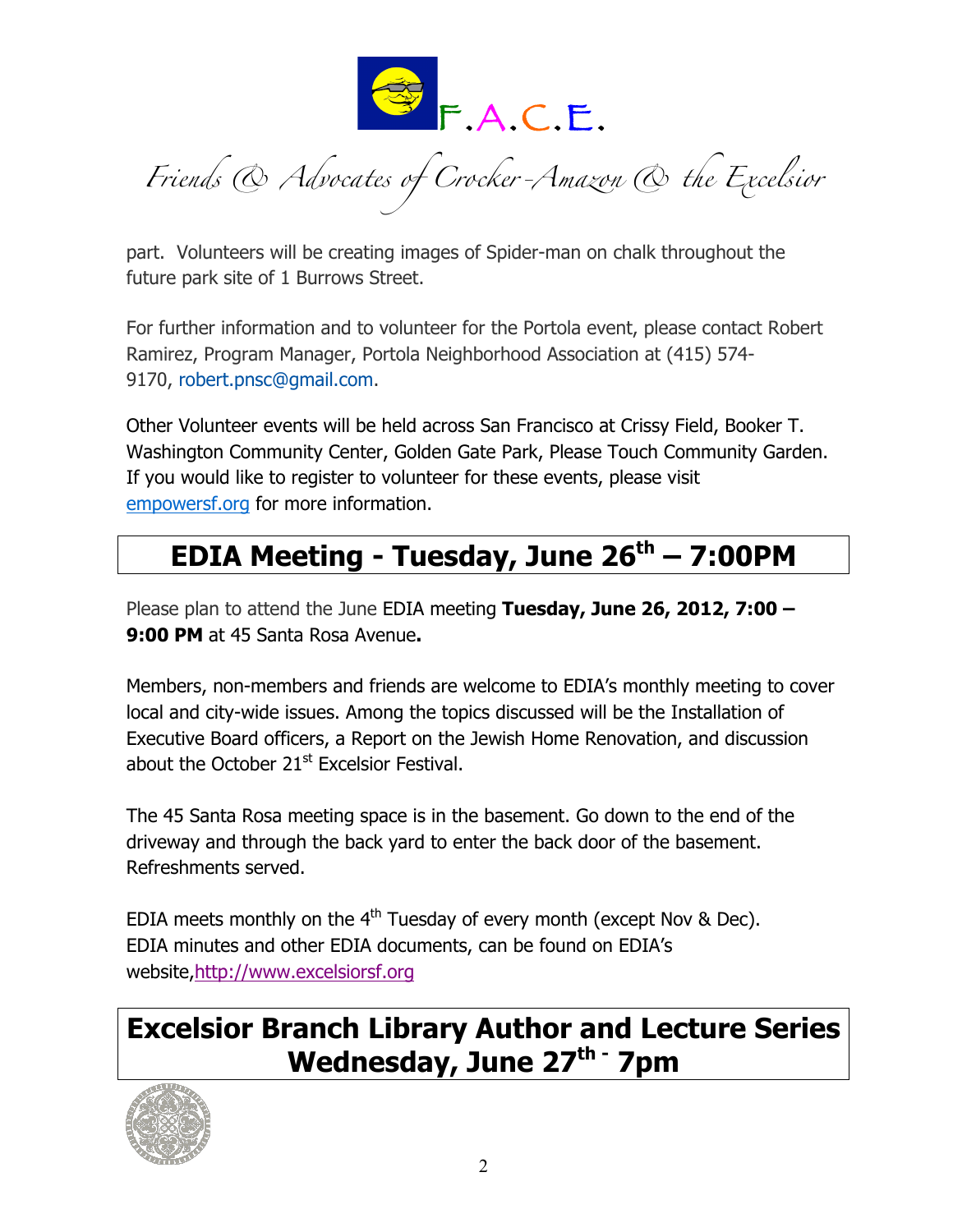

*Friends & Advocates of Crocker-Amazon & the Excelsior*

#### **THE EXCELSIOR BRANCH ARTS & CULTURE SALON**

This Month's special events for adults at the Excelsior Branch

#### **Wednesday, June 27th at 7:00 p.m.: "On Location: The Golden Gate Bridge on the Silver Screen**

The Golden Gate Bridge has starred in more movies than any other American architectural icon. From Dark Passage (1947) to The Rise of the Planet of the Apes (2011) the iconic span appears in wide range of films including Superman, Star Trek, Time After Time, It Came from Beneath the Sea, Love Bug, A View to a Kill, Monsters vs. Aliens, Interview with a Vampire, X-Men. In honor of its 75th anniversary, Jim Van Buskirk, *author of Celluloid San Francisco* (and former SFPL librarian) offers a clip-filled program of hilariously horrifying depictions of San Francisco's beloved bridge.

Also, the **One City One Book** pick for 2012 is A Paradise Built in Hell: The Extraordinary Communities that Arise in Disaster by San Francisco author Rebecca Solnit!

Join other readers this summer reading Solnit's book, which surveys natural and manmade disasters—from the Halifax explosion of 1917, to the Sept. 11th attacks—and the way communities and people come together to respond to them.

To contact the Library, please call Excelsior Branch Manager Rebecca Alcalá or call her at (415) 355-2868. The Excelsior Library is located at 4400 Mission Street, 94112

## **MAMÁ NEEDS YOUR VOTE! – Help them win a \$250k Chase & Living Social Grant by JUNE 30th**

Dear Customers, Friends, and Excelsior Residents,

Thanks to Mission: Small Business, a program sponsored by Chase and LivingSocial, your support could translate into a \$250,000 grant to be invested in the venue, the cultural programming and the community of the Excelsior District. But Mamá needs at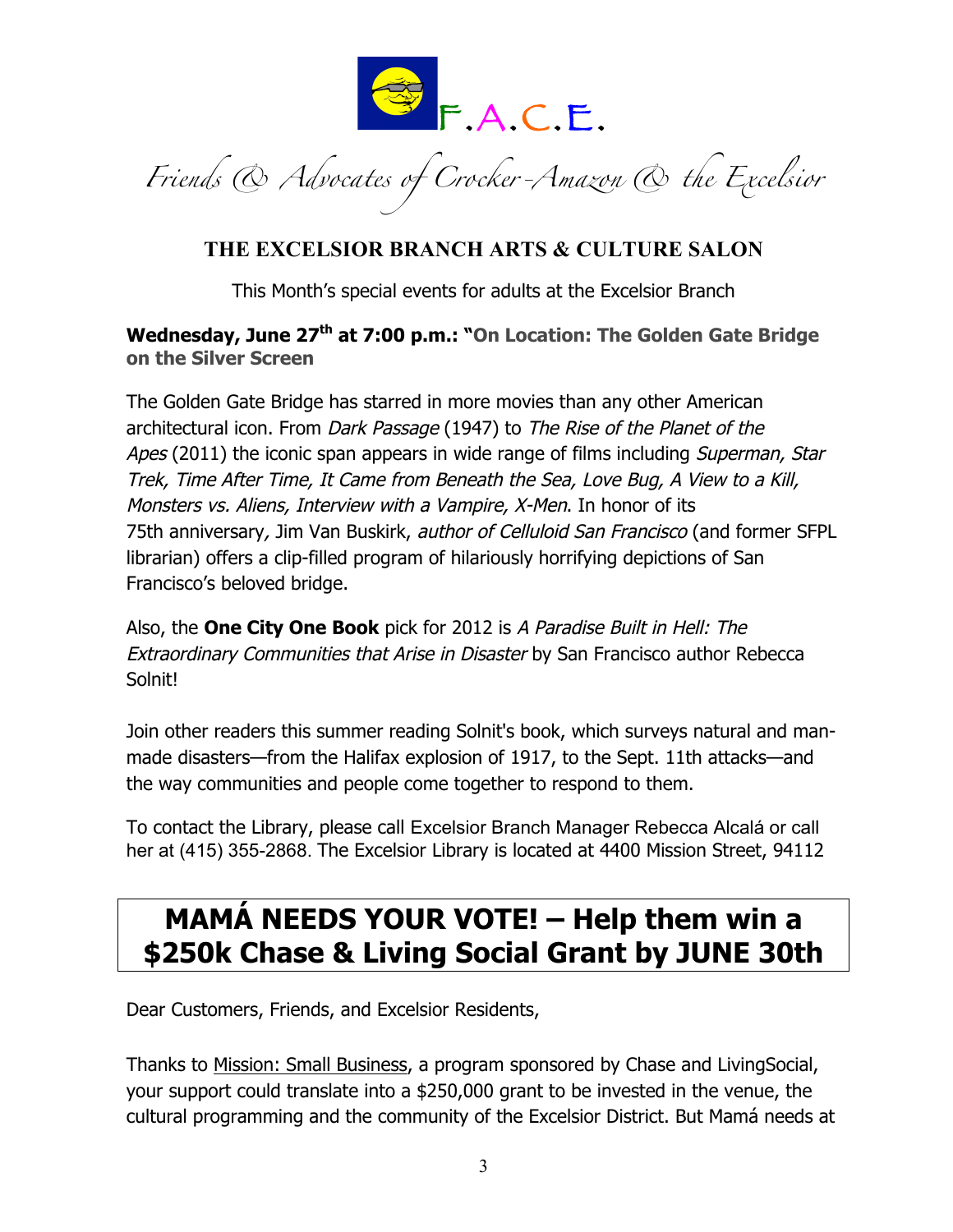

*Friends & Advocates of Crocker-Amazon & the Excelsior*

least 250 votes at www.missionsmallbusiness.com. Follow these 4 easy steps that take no more than two minutes to complete.

1. Click on this link, www.missionsmallbusiness.com.

2. Log into your FaceBook account through the "Log in with FaceBook to Support Your Community" link.

3. Scroll down and enter "Mama Art Cafe" in the business name field and click Search.

4. Click on the Support button to vote for Mamá Art Cafe.

THANK YOU FOR YOUR CONTINUED SUPPORT! Paolo Cabezas & Mama Art Cafe

### **Glen Canyon Park Habitat & Wildlife Meeting - Thursday, June 28th – 7PM**

The Glen Park Association and the Diamond Heights Community Association are sponsoring a public meeting on Glen Canyon Park **Thursday, June 28** at **7:00 pm.** The focus of the meeting is to provide information on various points of view regarding measures which may affect habitat and wildlife in Glen Canyon Park. Each presenter/group will describe their involvement in Glen Canyon Park planning and activities and how that involvement benefits the park and community.

The presenters will include: Ruth Gravanis, Environmental Advocate Eric Miller, President, Forest Alliance San Francisco Recreation and Park Dept. San Francisco Dept. of the Environment

#### **Meeting Information:**

Glen Canyon Park, Information on Habitat and Wildlife Policies and Activities San Francisco Police Academy 350 Amber Drive (off Duncan, next to Christopher Park) Parking: Large Parking Lot Available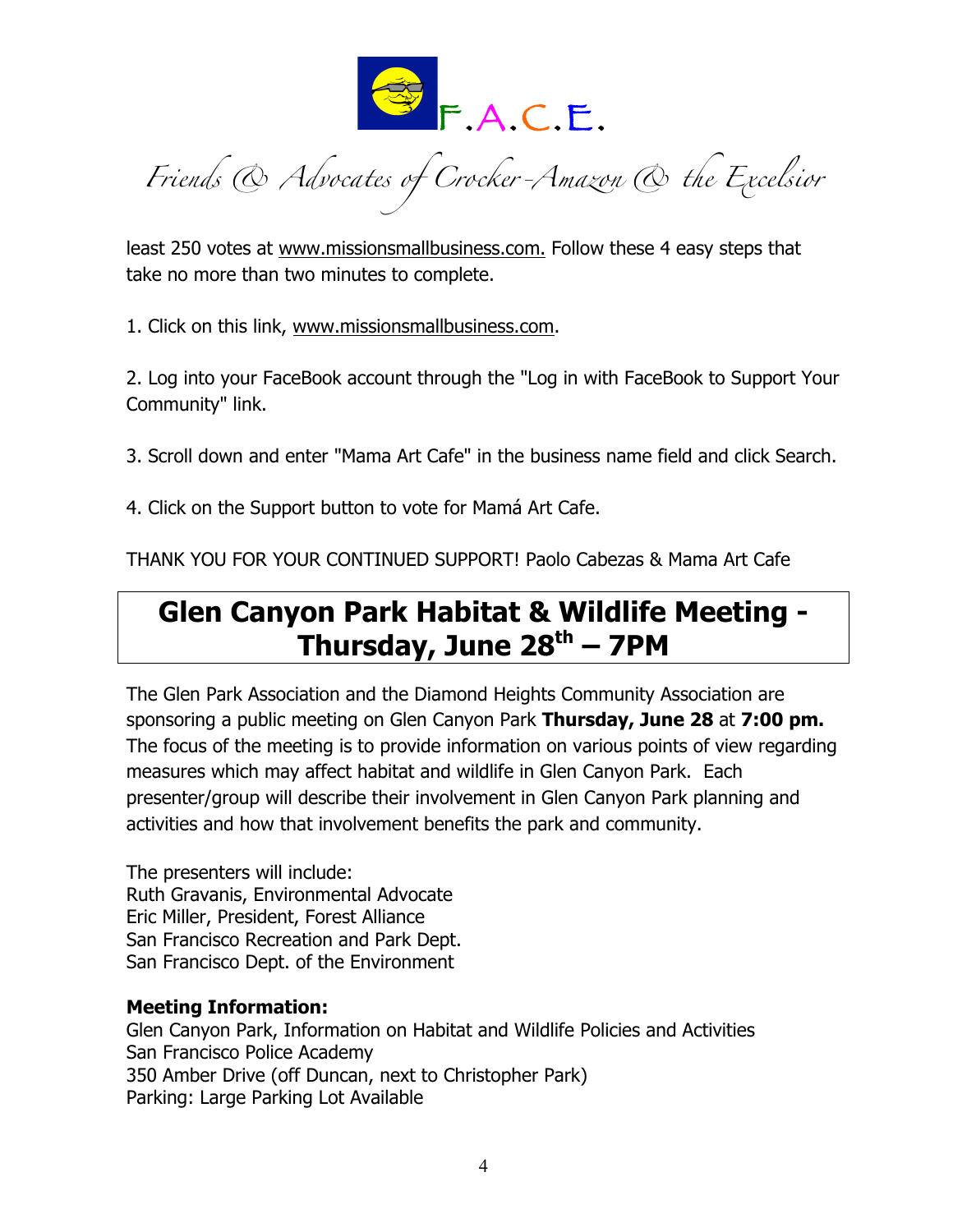

*Friends & Advocates of Crocker-Amazon & the Excelsior*

Please bring friends and neighbors to attend the meeting and feel free to forward the meeting time and place. This is an opportunity to hear from groups who have committed much time and effort to habitat and wildlife concerns in Glen Canyon Park. For information contact Sally Ross, GPA Membership Secretary at s\_schulz@pacbell.net

### **Next Sunday Streets in the Mission, July 1st**

Come out to the streets when the next **Sunday Streets** -- the third of four in a row in the Mission: July 1, and August 5 and enjoy a day of food, fun and walking around the Mission and its stores, parks and streets. Sunday Streets celebrates miles of carfree roads for people to get out and get active in diverse SF neighborhoods.

# **Join the Annual 4th of July Parade & July 4th BBQ - Wednesday July 4th 10:00AM-3:00PM**

Come celebrate the  $4<sup>th</sup>$  of July with your neighbors and friends Wednesday, July  $4<sup>th</sup>$  at The New Mission Terrace Improvement Association's Annual Fourth of July Parade and Barbeque.

This fun, free event celebrating America's Independence starts at 10:15AM with the "everybody's welcome" parade starting on Capistrano Street. Kids, dogs, neighbors, firemen, and specialty car drivers' travel through the neighborhood to Balboa Park to a free barbeque and entertainment.

The New Mission Terrace Improvement Association and Roxie Market co-sponsor a neighborhood Fourth of July Parade and Barbeque each year. The picnic event takes place in front of the Balboa Park Pool area and grass lawn along San Jose Avenue with fun for kids of all ages and a fire department exhibition.

Wear your proudest red, white and blue, decorate your dogs, festoon your kids and join the fun!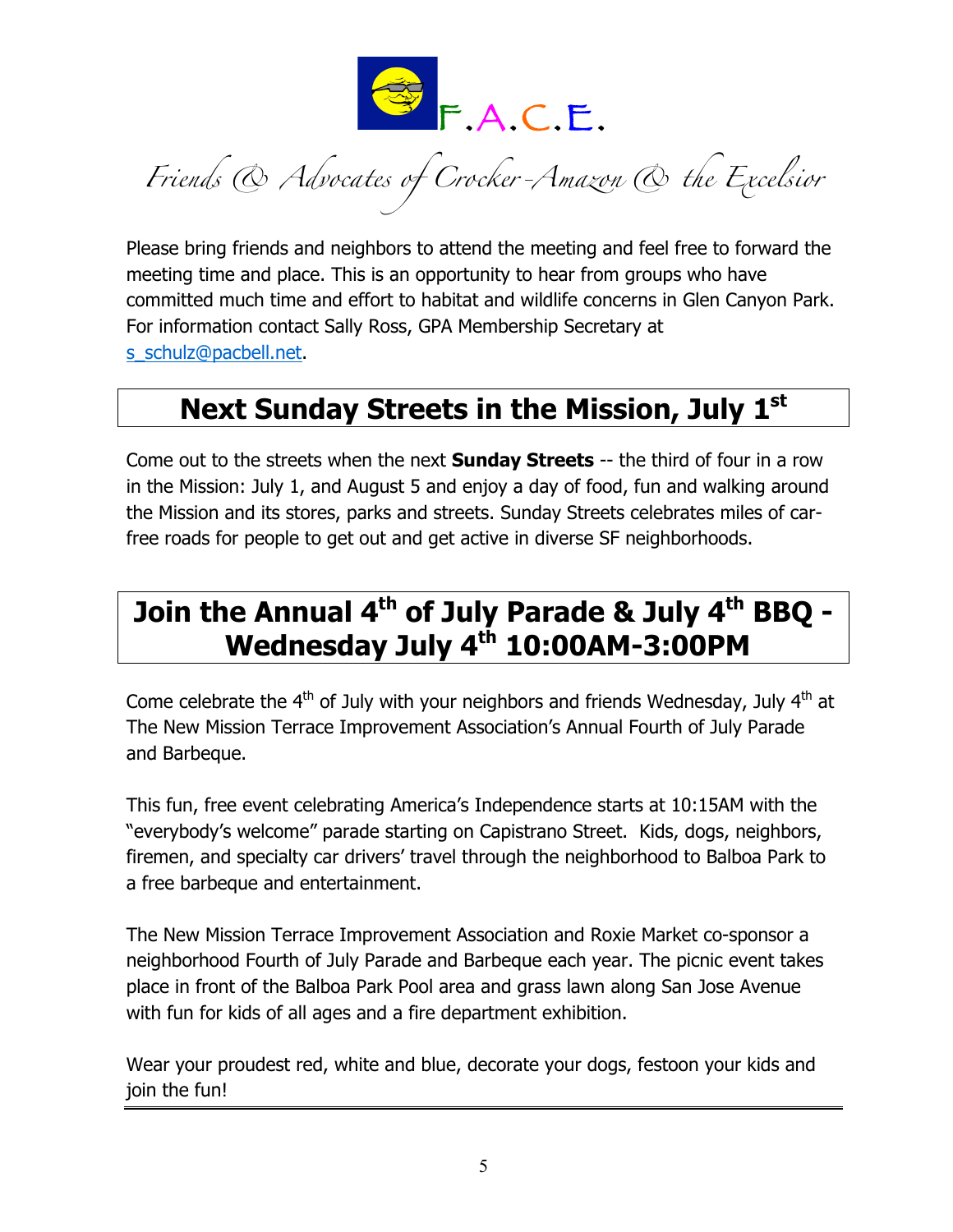

*Friends & Advocates of Crocker-Amazon & the Excelsior*

#### **Friends of Camp Mather Meet July 5th - 7pm Ingleside Community Room**

Come to the Friends of Camp Mather (FoCM) meeting, Thursday July 5<sup>th</sup> from 7:00-8:45 pm at the Community Room at Ingleside Police Station, next to Balboa Park

The July Meeting agenda will be posted soon on the website (www.CampMather.org)

(Closed Board Meeting commences at 8:45)

### **Crocker Park Advisory Group Meets Wednesday, July 11th at Crocker Clubhouse -McLaren Park Collaborative Meeting Follows**

The McLaren Park Collaborative holds its next meeting Wednesday, 7:30PM July 11<sup>th</sup> at Crocker Amazon Clubhouse. Collaborative members are invited to discuss community-identified priorities for McLaren Park.

Come and bring your ideas for this very important meeting. All are welcome. Please spread the news to individuals and groups who might want to attend any of the meetings. For more information: Please contact the Collaborative at mclarenparkcollaborative@googlegroups.com.

### **3rd Annual Excelsior District Art Walk, Friday July 13th – 5 - 8PM**

The 3<sup>rd</sup> Annual Excelsior Art Walk invites neighbors and friends to enjoy 3 hours of art, music and fun on Mission Street Friday evening, July 13, from 5 - 8 pm. Excelsior ArtWalk 2012 features both indoor and outdoor venues from Persia to Onondaga.

This is a great way to start the weekend and get out and see the work of your neighbors while enjoying a stroll along the way.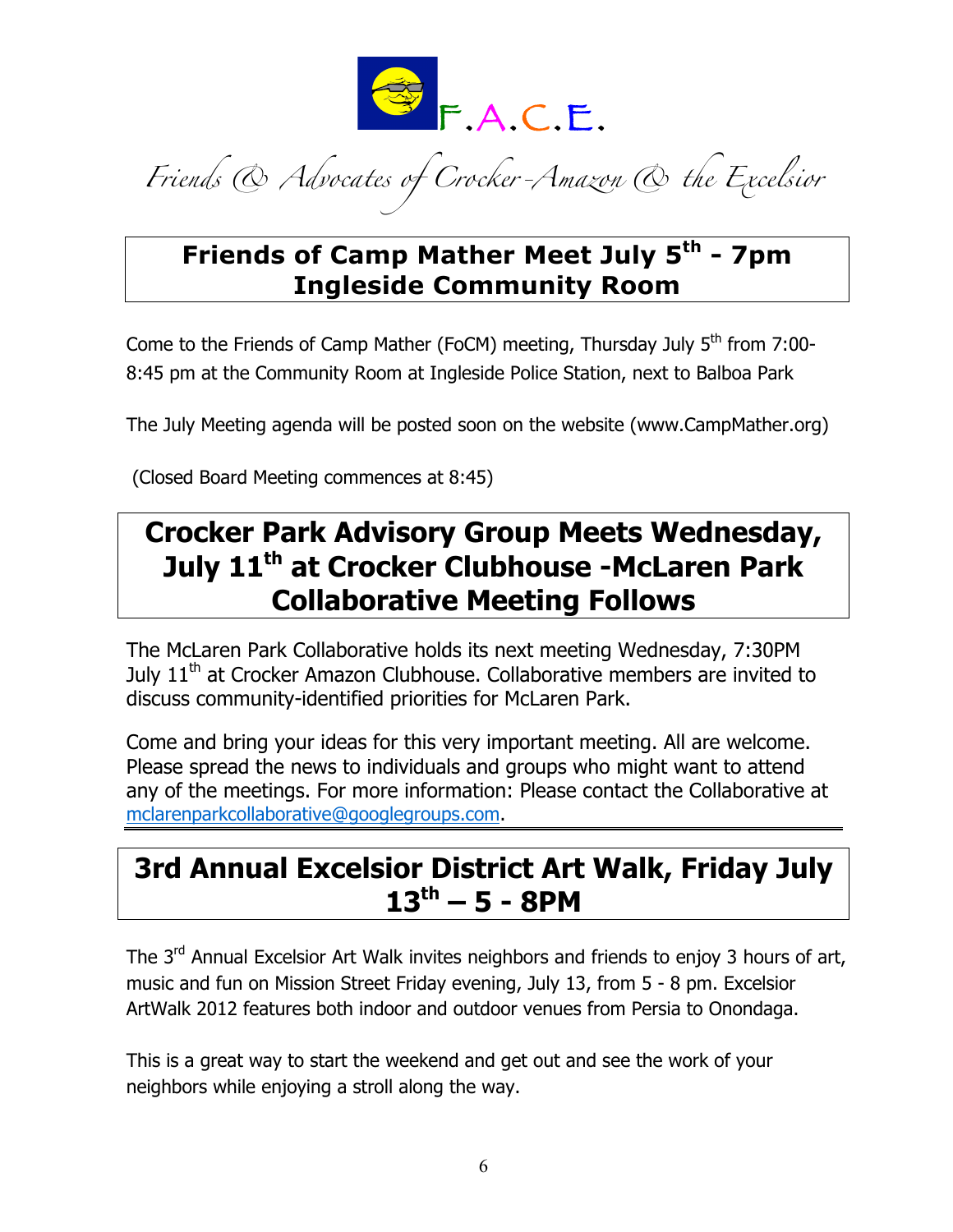

*Friends & Advocates of Crocker-Amazon & the Excelsior*

The Excelsior Art Walk is sponsored by Supervisor John Avalos, Out of Site Youth Arts and Education Program, and the Excelsior Action Group. If you are and artist interested in participating, there may still be a spot available. Please contact Grace D'Anca with your interest MaBear08@sbcglobal.net.

# **Saturday, July 14th - District 11 Council Meeting**

Join the council of all District 11 neighborhood groups at their monthly meeting of 2012 from 10:00am-Noon at Ingleside Police Station Community Room (Sgt. John V. Young Lane/San Jose Avenue). Coffee & Donuts will be served.

### **Athens-Avalon Greenspace Garage Sale – Saturday, July 14th – 7:30AM – 3:00PM - Proceeds Help Buy Plants**

To celebrate DPW's work and planned hillside landscaping of the new Athens-Avalon Greenspace, the Athens-Avalon Greenspace Committee is holding a garage sale on **Saturday, July 14<sup>th</sup>** from 7:30AM-3:00PM. All proceeds from the garage sale will go toward the purchase of plants for the freshly-graded hill. Your support of this neighborhood fund-raising project would help a lot in making the hillside an absolutely beautiful Excelsior neighborhood garden!

If you are interested in donating your treasures, please send a list of the items you will contribute to pamelaaxelson@gmail.com by **Monday, July 9**. Then drop your items off at the southwest corner of Athens @ Avalon between 7:30 & 9:30 a.m. on Saturday, July 14. Last, but not least, please be a good neighbor & retrieve your unsold items at 2:30 p.m. that afternoon. Better yet stay, manage the sale of your items & join the party that follows. Unclaimed items will not be returned & broken or dirty items will not be accepted.

This is a fun opportunity to meet your neighbors, learn more about the plans for the Greenspace & share your ideas for the Greenspace. For more information about the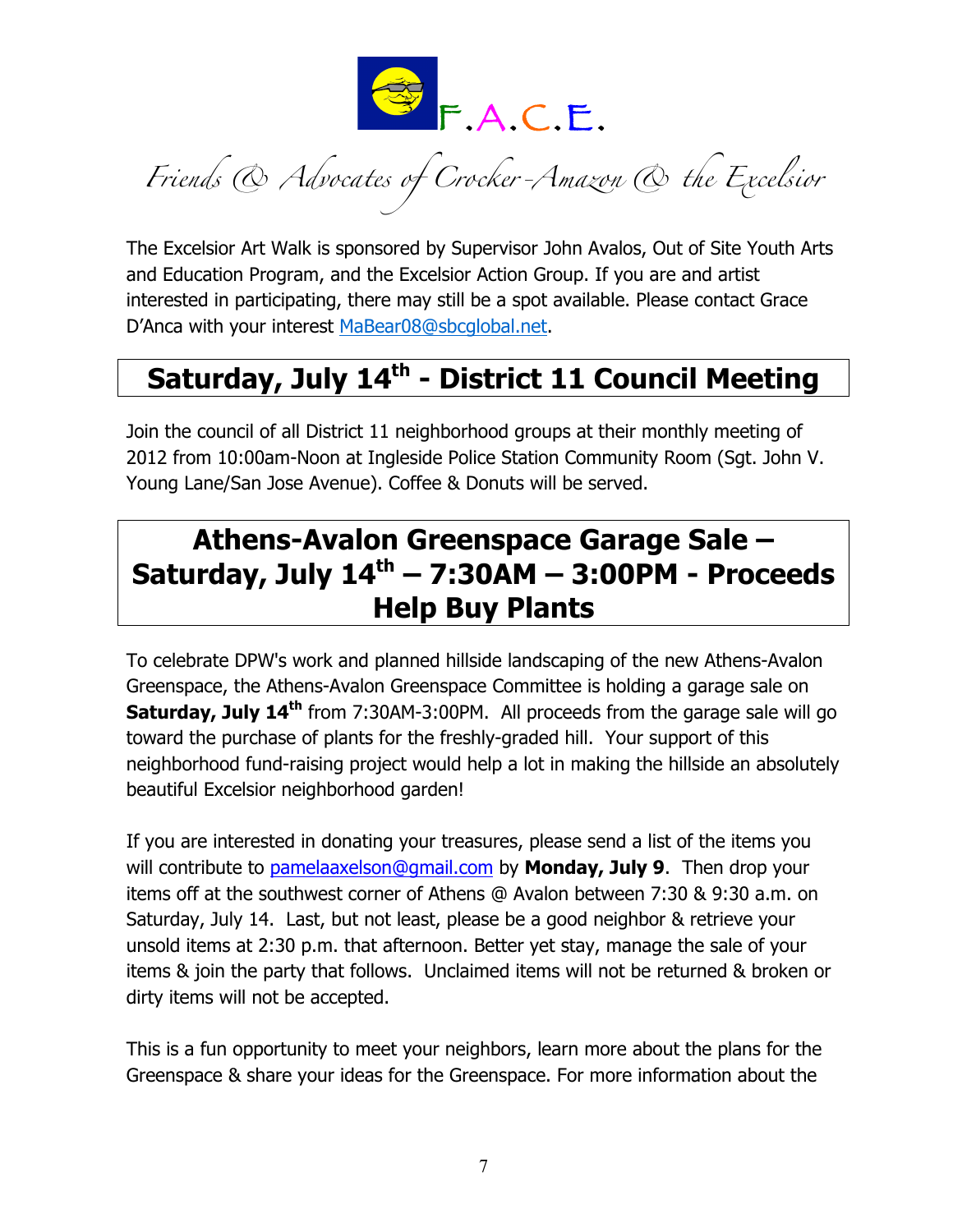

*Friends & Advocates of Crocker-Amazon & the Excelsior*

event, or questions on what to donate, please contact Pam Axelson at the above email. See you at the Athens-Avalon Garage Sale Fundraiser on July  $14<sup>th</sup>$  7:30AM- 3PM.

## **Quesada Gardens Initiative Continues – Buy Topsoil, Nourish your Garden and Help the Cause**

Quesada Gardens Initiative/QGI Summer Topsoil Fundraiser at the Palou Community Garden (Dunshee St. between Palou St. and Oakdale Ave. - Map: http://g.co/maps/d78cq)

Pick up some high-quality topsoil and manure for your own backyard or community garden project from the Quesada Gardens while donating to Quesada Gardens Initiative with your purchases of topsoil. A suggested donation of \$2.50/bag helps QGI maintain its existing gardens and provide funds to help their newest garden – the Palou Community Garden – get off the ground.

According to Quesada Gardens contact Chris Wadding, a neighbor from the Portola wrote him last week to exclaim, "Our tomatoes are thriving in the topsoil/manure mix we received from Quesada." Please contact Chris at cawaddling@gmail.com to arrange a time to pick up your soil.

QGI's fiscal sponsor is Bayview Hunters Point Foundation for Community Improvement, so please make checks payable to "**BVHPFCI**" and indicate "**QGI**" on the memo line of the check. Cash donations will be gladly accepted as well and you will get a receipt with every donation. All donations are tax deductible (non-profit tax code #94- 1747575).

If you'd prefer to donate online with a credit card or Paypal, please go tohttp://www.quesadagardens.org/join-and-support.php and click on the donate button.

Even if you don't need topsoil of manure, please consider becoming a supporter by providing a donation to Quesada Gardens. Every dollar helps! Read more about QGI at SF Public Press, the San Francisco Examiner, and in Yes! Magazine. Go Dirt!

=====================================================================================